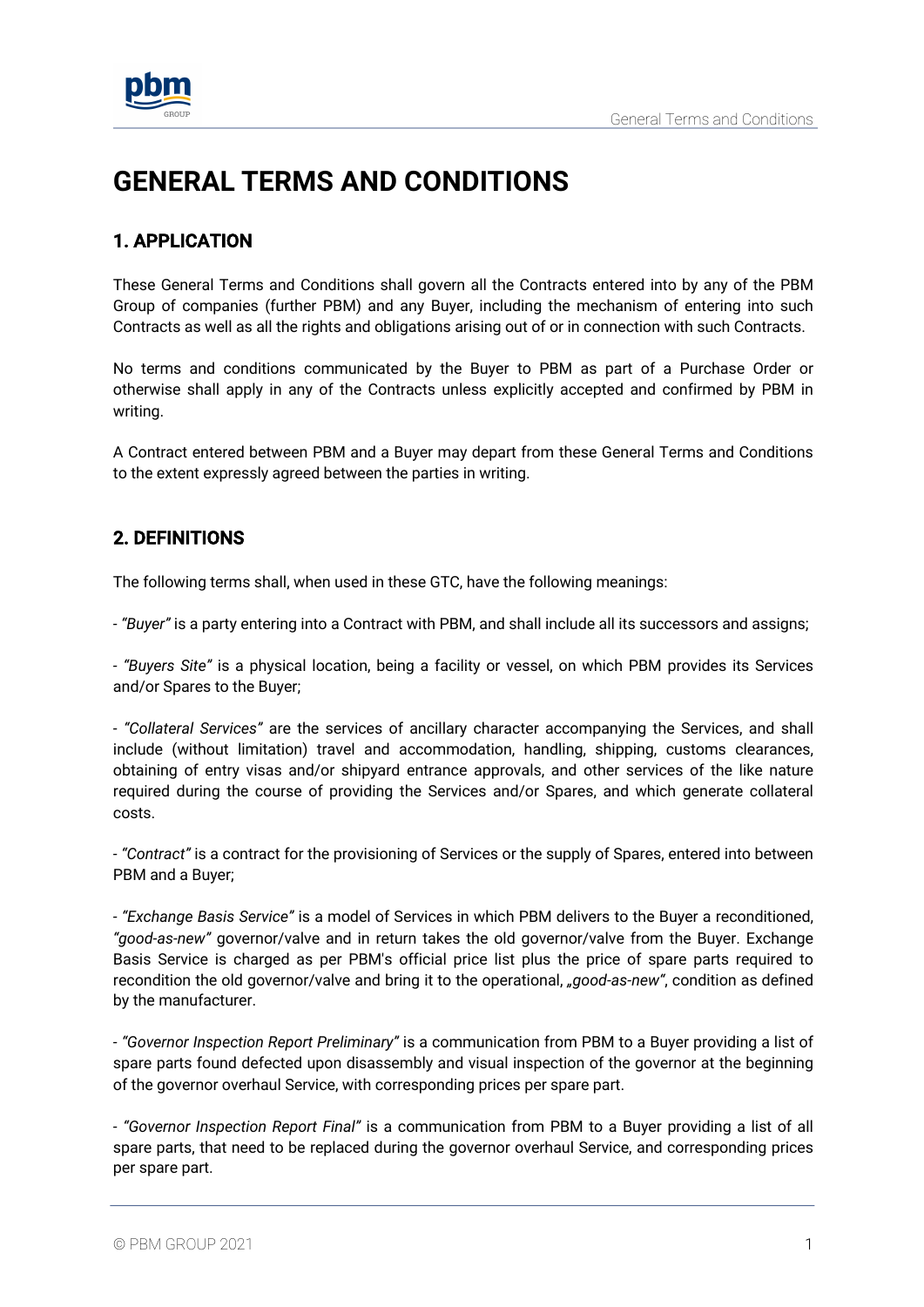

*- "Offer"* is a communication from PBM to a Buyer providing the offered price for the Services requested by the Buyer in the Request for Offer and the proposed period for the completion of the services.

*- "Parties"* means PBM and a Buyer collectively.

*- "PBM"* means any of PBM Group's companies in Croatia, Bulgaria, Romania, Slovakia, Turkey, Lithuania and China, and shall include all their successors and assigns.

*- "Pre-Invoice Specification"* is a communication from PBM to a Buyer providing a full list of Services, Spares and Collateral Services provided to the Buyer, as well as the costs thereof.

*- "Purchase Order"* is a communication from a Buyer to PBM accepting the Offer;

*- "Purchase Order Confirmation"* is a communication from a PBM to a Buyer confirming that the Purchase Order has been confirmed by PBM;

*- "Request for Offer"* is a communication from a Buyer to PBM describing the nature of the Services required from PBM, and inviting PBM to submit an Offer;

*- "Onboard Service Report"* is a communication from PBM to a Buyer after the provision of Services onboard the vessel, providing brief description of Services performed, results and remarks, and total working time spent onboard by PBM's service engineers, signed off by the Buyer's responsible person.

*- "Services"* means all activities undertaken by PBM for the overhauling, repair, maintenance, and retrofitting of engines and engine control systems, including onsite and remote support, training and education, and (except as expressly provided otherwise) includes documentation, spare parts, materials, tools and other items used by PBM in the performance of a Contract.

- *"Spares"* means spare parts supplied by PBM in case a Contract envisages only the supply of such spare parts and/or materials, without provision of Services.

*- "Time to Return"* is a period in the context of Exchange Basis Services, within which the Buyer has to send the old governor/valve to PBM. The Time to Return starts counting from the date when a reconditioned governor/valve is delivered to the Buyer's site and stops counting when that item has been shipped from the Buyer's site to PBM's address, as instructed by PBM.

# **3. CONTRACTING MECHANISM**

- **3.1.** The making of any Contract shall consist of the following steps:
	- (a) the Buyer submits a Request for Offer;
	- (b) PBM submits an Offer;
	- (c) the Buyer submits a Purchase Order;
	- (d) PBM confirms the Purchase Order.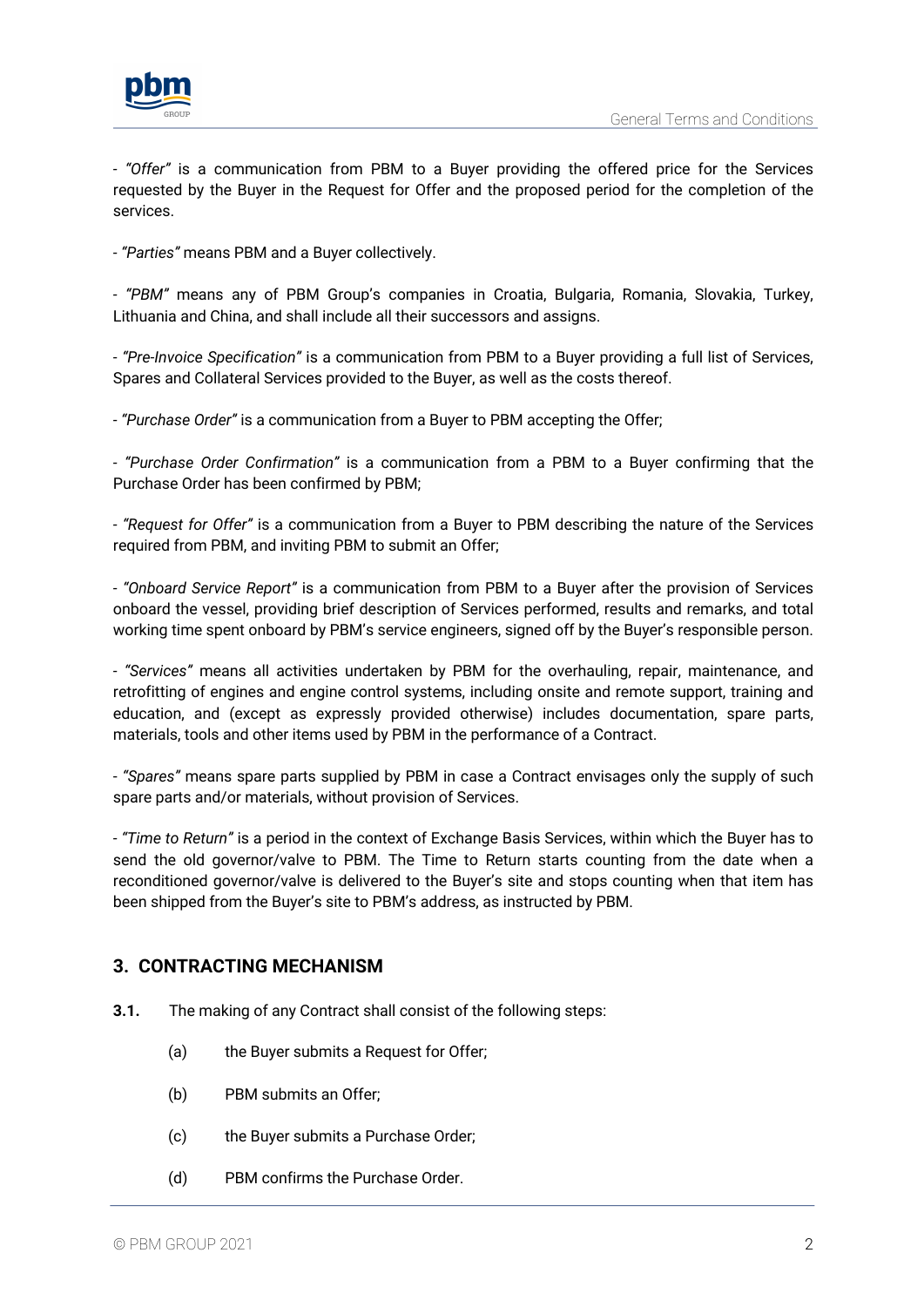

Accordingly, the making of a Contract does not involve signing by the Parties of a separate contractual document setting out the Parties' rights and obligations.

**3.2.** A **Request for Offer** shall contain the specification of Services and/or Spares requested by the Buyer. Such specification shall be as detailed as possible. Before sending the Request for Offer, a Buyer is welcome to seek expert assistance from PBM in formulating the Request for Offer and PBM shall whenever its operational schedule allows provide such expert assistance at no cost for the Buyer.

**3.3.** An **Offer** shall contain the price for the Services and/or Spares specified in the Request for Offer. In case of Services, the Offer shall also contain a tentative period for the provision of the Services. In case of Spares, the Offer shall also contain a tentative period for the supply of the Spares and the proposed delivery terms of such supply.

PBM shall formulate the Offer solely on the basis of the specification of Services and/or Spares contained in the Request for Offer. PBM cannot guarantee that such Services and/or Spares will be adequate to deal with a technical problem that the Buyer wishes to solve. If during the performance of the Contract it appears that the technical problem requires additional Services and/or Spares, PBM shall not be under a duty to provide such Services and/or supply such Spares until the Parties agree in writing on the terms (including, without limitation, the price and time) of provision of such Services and/or the supply of such Spares (as the case may be).

**3.4.** In a **Purchase Order**, the Buyer shall expressly refer to the number and date of the Offer and shall contain express acceptance by the Buyer of all the terms contained in the Offer.

In the event that the terms (if any) contained in the Purchase Order depart from the terms contained in the Offer, such Purchase Order shall, unless confirmed from PBM in the form of a Purchase Order Confirmation, be considered as a request for an amended Offer, and shall be subject to the same procedure as described in Clause 3.1.

**3.5.** Upon receipt of the Purchase Order, PBM shall send the Buyer a **Purchase Order Confirmation** if at the time of receipt of the Purchase Order PBM reasonably considers it possible to provide the Services and/or supply the Spares referred to in the Purchase Order within the timeframe contemplated in the Offer and/or the Purchase Order**.** A **Contract** shall be deemed concluded between the Buyer and PBM upon receipt by the Buyer of the Purchase Order Confirmation.

**3.6.** After the Contract has been concluded in the sense of Clause 3.5. above, the Buyer shall not be entitled to withdraw or cancel his Purchase Order except with prior written consent of PBM and then only upon such terms as PBM may deem appropriate.

**3.7.** All drawings, measures and other descriptive items contained in PBM's Offers or Purchase Order confirmations are as accurate as PBM can make them, using its knowledge and professional expertise and the information supplied by the Buyer.

**3.8.** All descriptions, drawings, illustrations, or other information contained in PBM's brochures, catalogues, price lists, presentations and other publications are intended to provide only a general description of Services and Spares offered by PBM and shall under no circumstances constitute binding representations or make part of any Contract.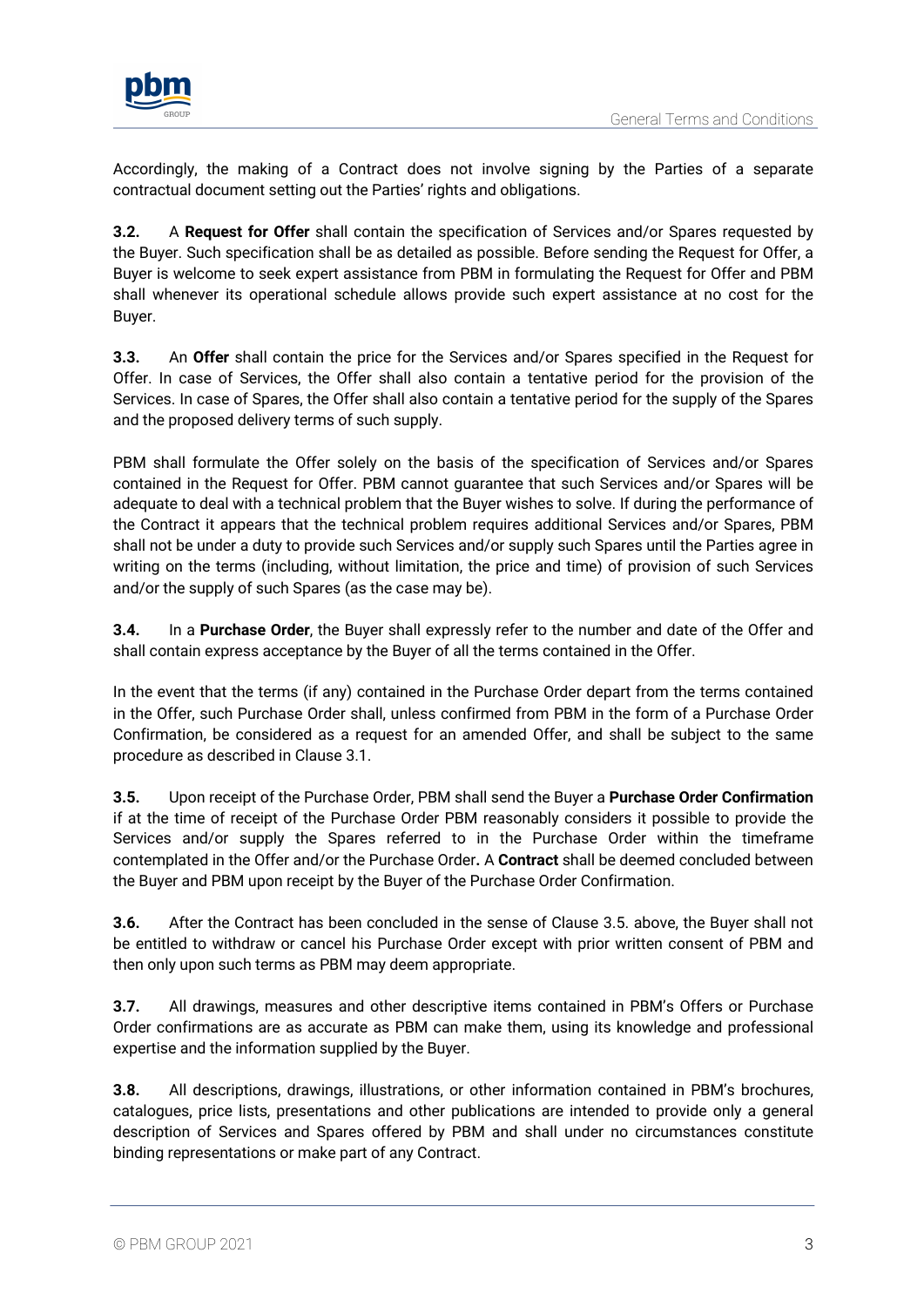

**3.9.** The Buyer shall be personally liable for all obligations under the Contract irrespective of whether the Buyer is the end customer or not. This however shall be without prejudice to the legal remedies (if any) available to PBM directly against the end customer.

If the Buyer discloses the identity of the end customer, PBM, the Buyer and the end customer may agree in writing that the end customer shall take the position of the Buyer under the Contract.

# 4. PROVISION OF SERVICES AND/OR DELIVERY OF SPARES

The provision of the Services shall consist of the following main steps:

- (a) PBM shall start providing the Services after a Contract has been concluded in the sense of Clause 3.5. above.;
- (b1) in case of governor overhaul Service:

(b1.1) PBM shall carry out a preliminary inspection of the governor, following which PBM shall send a Governor Inspection Report Preliminary to the Buyer for approval;

(b1.2) the Buyer approves or rejects Governor Inspection Report Preliminary;

(b1.3) in case the Buyer has approved Governor Inspection Report Preliminary, PBM shall continue with the overhaul. In case the Buyer has not approved the Governor Inspection Report Preliminary, the second paragraph of Clause 3.3. shall apply;

(b1.4) after finishing the overhaul, PBM sends a Governor Inspection Report Final and the Pre-Invoice Specification to the Buyer for approval before issuing the Invoice;

- (b2) In case of an engine or remote-control system overhaul Service onboard the vessel, PBM performs the work, and after work completion, PBM provides Onboard Service Report and Pre-Invoice Specification to the Buyer for approval before issuing the Invoice;
- (c) the Buyer approves Pre-Invoice Specification; if no response is received from the Buyer within 2 working days of receipt of the Pre-Invoice Specification, it is automatically considered approved by the Buyer;
- (d) upon the Buyer's approval of the Pre-Invoice Specification, PBM issues the invoice.

**4.1.** The provision of Services and/or delivery of Spares shall be at PBM's facility at Rijeka, Croatia, unless otherwise specified in the Offer. Notwithstanding the foregoing, the following Services shall be performed on the Buyer's site: Governor installation, Remote-Control System installation and Engine overhaul. Spares shall be considered as delivered to the Buyer from the moment of their handover to the shipper at the PBM's facility.

**4.2.** Governor overhaul Service includes dismantling of the governor to single parts, cleaning, inspection, Defect Report to the Buyer, replacement of defective and/or worn-out parts, assembly, testing on a test stand and final adjustments, all in accordance with the original manufacturer's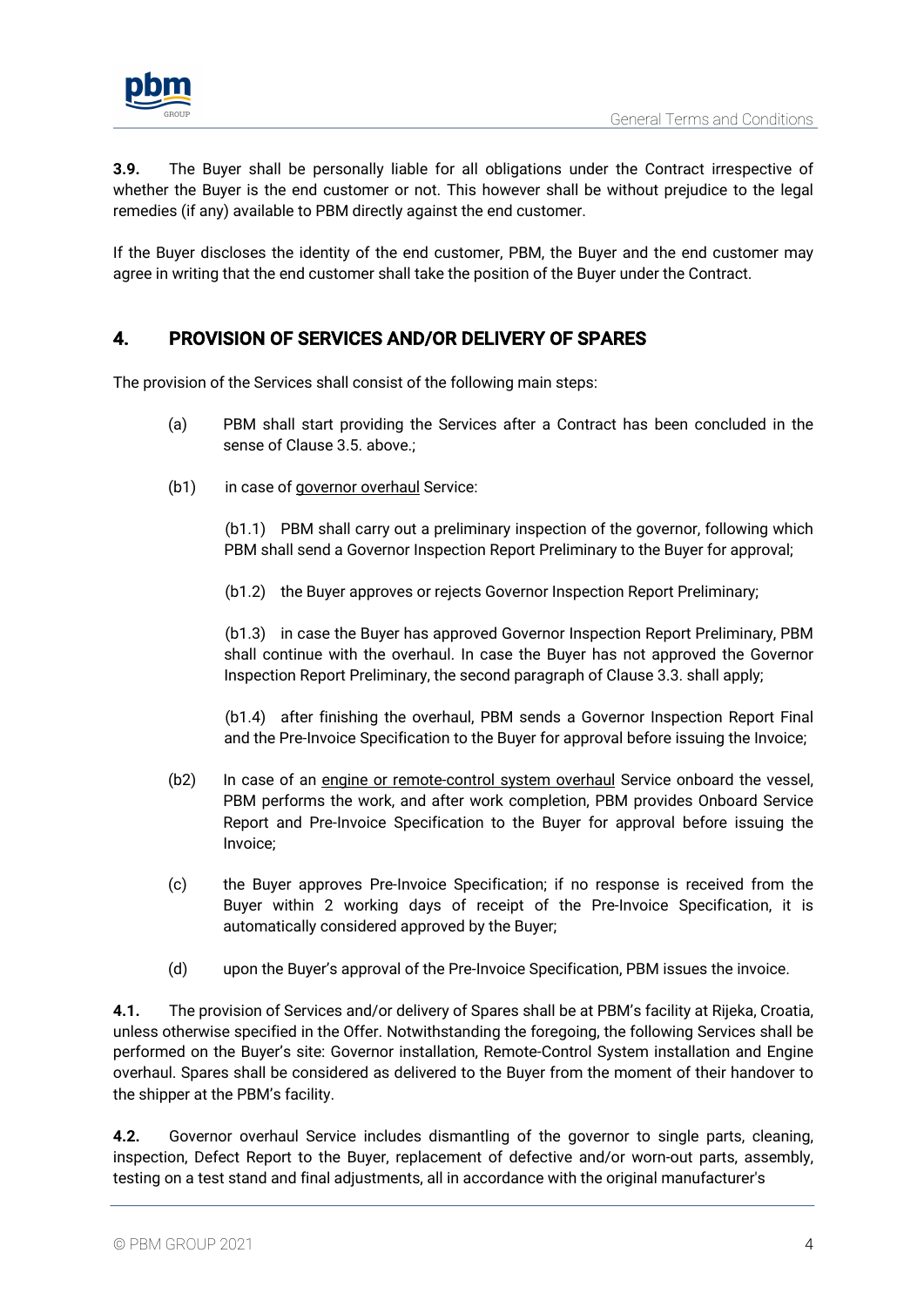

protocol. The governor is considered fully operational when it has passed all tests on a test stand in accordance with the manufacturer's test specification, in witness whereof PBM shall deliver to the Buyer a test report. Governor installation at the Buyer's site is not part of the governor overhaul Service but is considered a separate Service.

**4.3.** Provisioning of governor installation Service comprises of physical installation of the governor onboard and connecting it with the engine mechanical and electrical subsystems. In case of any issue with engine operations after governor installation, root cause must be searched in engine subsystems, since the governor is considered fully operational after passing test on test stand. PBM can, without any responsibility and obligation, provide assistance to the Buyer to identify the root cause and adjust engine subsystems in order to resolve the issue, but this is to be considered a separate Service.

**4.4.** Unless specified otherwise in the Offer, PBM may at its sole discretion choose the source of materials and equipment used in the provision of the Services and/or supply of the Spares, and/or subcontract in part or in whole the provision of the Services and/or supply of the Spares to any third parties, provided however that PBM shall remain liable for the quality of such Services and/or Spares as if they have been provided / delivered by PBM.

**4.5.** The dates indicated in the Offer for the completion of Services and/or delivery of Spares are tentative only. While PBM shall make every effort to meet those dates, PBM shall not be liable for any delays whatsoever in the completion of Services and/or delivery of Spares, notwithstanding the cause for delay, except where it is proved that the delay is a consequence of a willful misconduct or gross negligence on the part of PBM. In addition, if the completion of Services and/or delivery of Spares is delayed due to lack of instructions from the Buyer or breach by the Buyer of its principal obligations under the Contract or if the delivery date is postponed at the Buyer's request, the Spares concerned shall be appropriately stored at the Buyer's risk and expense.

**4.6.** For Services provided as the Exchange Basis Service, the Time to Return shall be 30 days, or, in case the item provided on Exchange Basis is a Woodward UG25+ governor, the Time to Return shall be 7 days. The Buyer expressly acknowledges that items exchanged under the Exchange Basis Service are PBM's revenue-generating assets and failing to send an old item to PBM within the Time to Return causes financial losses to PBM. As the consequence, in case the Buyer has not sent the old item to PBM within the Time to Return as specified above, PBM shall have the right to charge the Buyer liquidated damages in an amount equal to 10% of the value of such item for every day of delay, provided that the total accumulated amount of such liquidated damages shall not exceed 100% of the value of such item as per the manufacturer's price list.

**4.7.** For Services provided as the Exchange Basis Service, Client's old item returned to PBM should be in working condition. PBM shall inspect the item for worn-out, defect, and/or missing parts and charge them to the Client in order to bring the item to the operational, *"good-as-new"* condition, as defined by the manufacturer. For returned items which are damaged beyond repair, new item shall be charged to the Client in accordance with the manufacturer's price list.

**4.8.** It is understood and acknowledged by the Buyer that provision of the Services and/or supply of the Spares to the Buyer may and regularly does require certain Collateral Services. PBM shall not have any responsibility for the due and punctual performance of the Collateral Services by the providers thereof, even where the provision of Collateral Services has been arranged through PBM.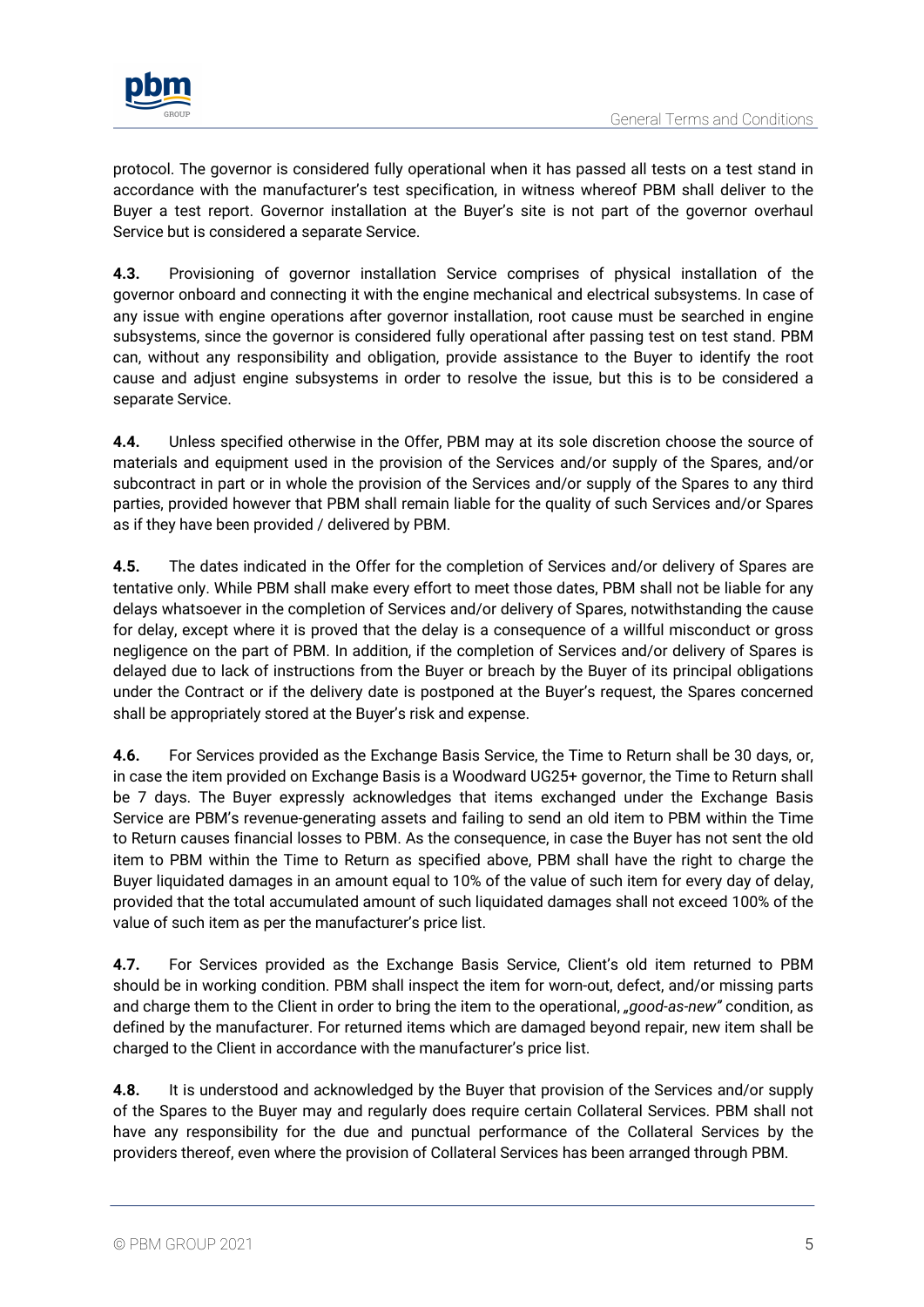

### 5. PRICES AND PAYMENT TERMS

**5.1.** The prices specified in the Offer are fixed for the period of the validity of the Offer and are subject only to any change in governmental taxes or duties. The Buyer acknowledges that the prices specified in any PBM's price list on other documents are subject to change without prior notice, are of introductory character only and are not binding for PBM, except where the Offer makes specific reference to PBM's price list, indicating the version and/or date of the price list referred to in the Offer.

It is expressly acknowledged that an Offer may contain items that are not specified in PBM's price list.

**5.2.** Unless otherwise specified in the Offer, each invoice issued by PBM shall be paid within 15 (fifteen) calendar days of the date of the invoice. If different payment terms have agreed with the Buyer, this shall be specified in the invoice. If the Buyer fails to pay the invoice within the period set out above, PBM shall be entitled to charge default interest at a rate defined by the applicable law.

If the Buyer fails to settle the invoice when due, PBM shall send the Buyer a written reminder. In case the Buyer fails to settle the invoice within 8 days of such written reminder, PBM shall have the right to take legal action without further notice. All costs, judicial and extra-judicial, incurred by PBM with respect to the collection of a debt due by the Buyer shall be fully borne by the Buyer.

**5.3.** The costs of the Collateral Services need not be included in the Offer but shall be clearly itemized in PBM's Pre-invoice Specifications and invoices, supported by relevant documentation and charged to the Buyer.

# 6. TRANSFER OF TITLE

Notwithstanding the provision of the Services and/or delivery of the Spares to the Buyer, the title to the Services and Spares shall remain in PBM and shall not pass to the Buyer until PBM has received full payment of all amounts due from the Buyer under the Contract in relation to those Services and Spares.

During the time where PBM still has the title in the delivered Services and Spares, the Buyer shall take all necessary measures to secure and protect the Services and Spares in question. The Buyer shall insure those Services and Spares against any customary insurance risk such as theft, fire and water influx. At first demand by PBM, the Buyer shall present to PBM the evidence of fulfilling this obligation. PBM shall be entitled to indemnification for any damage incurred till the transfer of title to the Buyer.

During the time where PBM retains title to the Services and Spares, the Buyer in possession of the Services and Spares shall not have the power to sell and/or deliver concerned Services and Spares to third parties.

PBM is entitled to repossess all or any of the Services and Spares upon the occurrence of any event described in Clause 9. For the purpose of repossessing of the Services and Spares PBM may

enter/access the land/building/facility where the Services and Spares concerned are placed or reasonably believed by PBM to be placed. The Buyer shall pay all expenses incurred by PBM during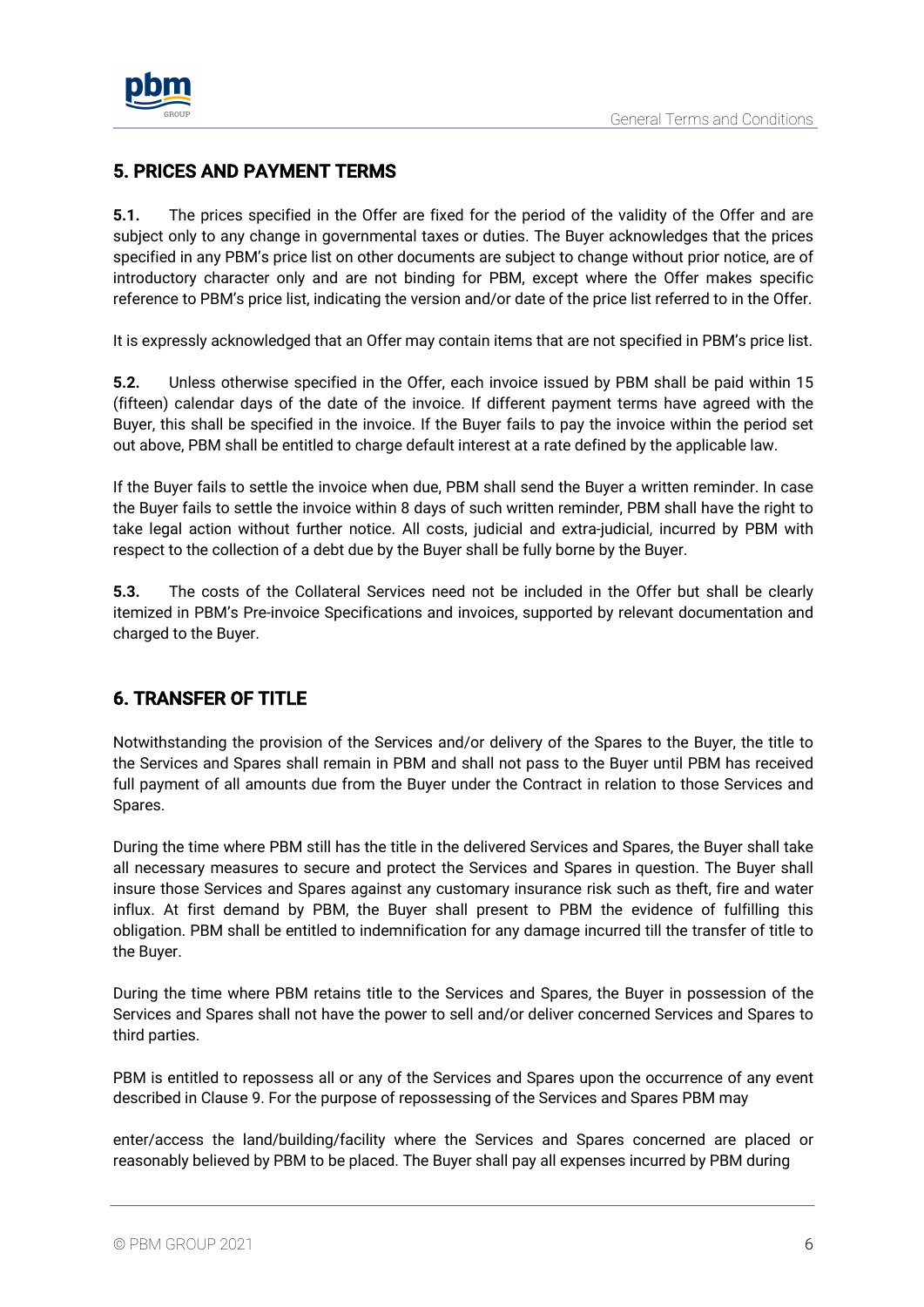

repossessing of the Services and Spares. This Clause shall be without prejudice to other rights and remedies in relation to the Buyer or third parties available to PBM under the law.

# 7. WARRANTY

#### 7.1. SPARES WARRANTY

PBM does not provide warranties in relation to the Spares other than those provided by the manufacturers of the Spares. This relates to all the elements of the warranty, including (without limitation) the scope, duration and applicable conditions.

#### 7.2. SERVICES WARRANTY

PBM warrants for the quality of the materials and equipment as well as for good workmanship used in the performance of the Services. The duration of this warranty shall be as follows:

- (a) 1 year for governor overhaul service;
- (b) ½ year for remote control system overhaul service;
- (c) ½ year for engine overhaul service; and
- (d) ½ year for other Services provided by PBM.

All other warranties are excluded.

The warranty periods indicated above (hereinafter: "Initial Warranty Periods") shall start counting from the date of completion of the respective Services. In case repair works have been performed under this warranty, such repair works shall be warrantied for the same period as the respective Initial Warranty Period, provided however that the overall duration of the warranty shall under no circumstances exceed 1,5 times the duration of the respective Initial Warranty Period.

If within the warranty period the Buyer or the end customer identifies defects in the Services, the Buyer shall notify PBM in writing within 3 days of the discovery of such defects, describing in as much details as reasonable possible the nature of the defect.

If the defect has occurred within the warranty period and has been notified to PBM in accordance with the preceding paragraph, and if the defect is the consequence of poor quality of materials and equipment or poor workmanship invested in the performance of the Services, PBM shall perform its warranty obligations set out under Clause 7.3.

**7.3.** PBM's warranty obligation consists of a duty to repair or replace any defective Spare part or any other item supplied by PBM or, in case of inadequate or defective Service, to remove the defect or provide the Service again. All those activities shall be at PBM's own cost. Such repair, replacement or re-provisioning shall be done on a location offered by the Buyer and selected by PBM, including PBM's facilities. In case when spare part or other device is being replaced, PBM may do the replacement with modified or improved spare part or other device with the same or better functionalities.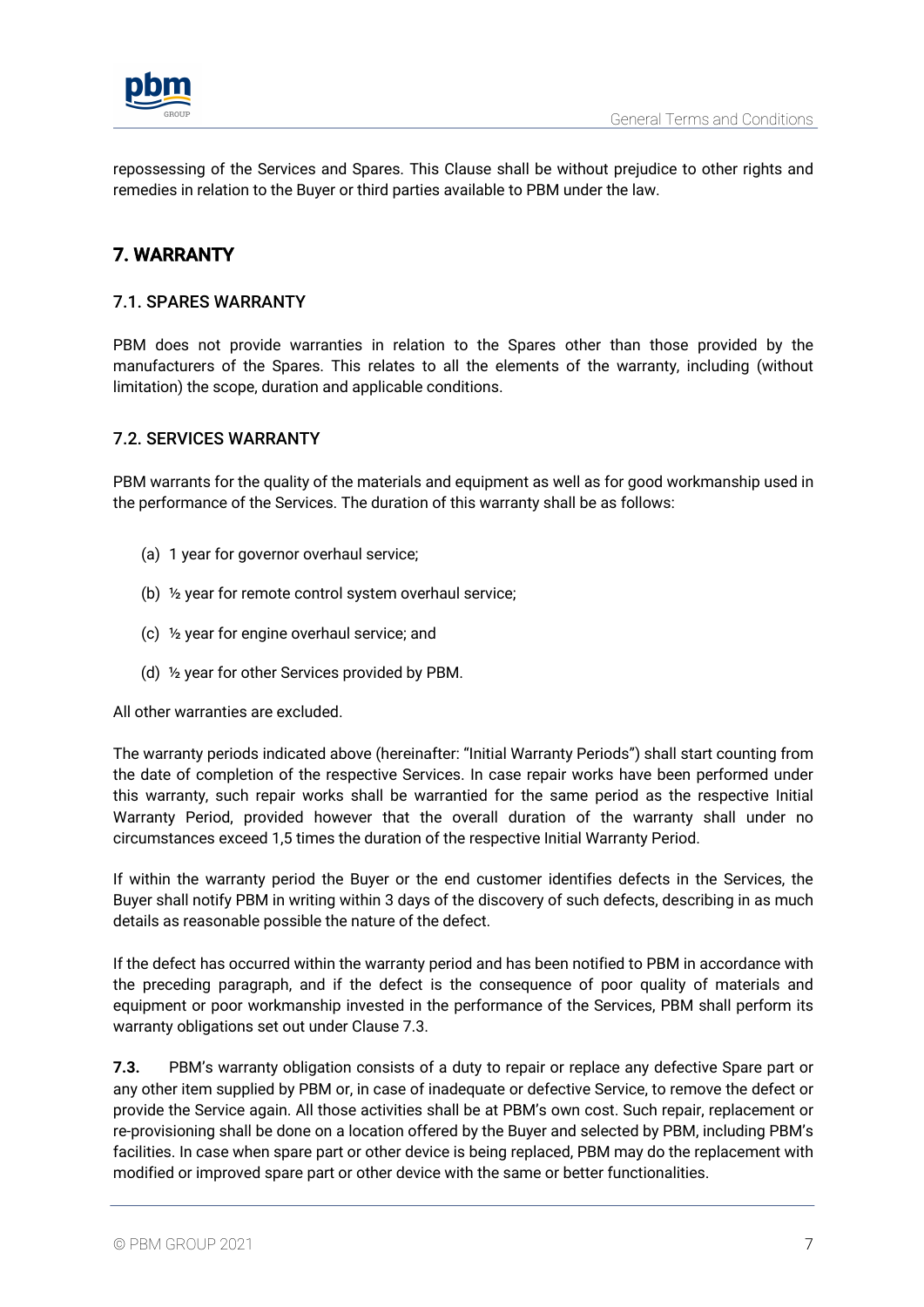

The above shall be the exclusive remedy available to the Buyer and/or the end customer under this Clause 7. Except as expressly stipulated hereinabove, PBM shall under no circumstances have any other warranty obligations or bear any other costs or liability in relation to this Clause 7, such as (without limitation): (i) costs in relation to redirecting the vessel to the place of repair; and/or (ii) any damages (material or physical) caused by a defective component or a defective Service to other items or persons; and/or (iii) economic or consequential losses, that may have been incurred as the consequence of the defects in the Services.

PMB's liability under this Clause 7 is also excluded in cases where the defects complained of are the consequence of:

- **•** improper handling, misappropriation, negligence on the part of the Buyer or end-customer or accident;
- the relevant Spares or other components being dismounted, disassembled, attempted to be repaired, altered in any way, or substituted with other spares or equipment without written authorization from PBM;
- the Relevant Spares or other components being otherwise interfered with without written authorization from PBM;
- **•** ordinary wear and tear.

# 8. BUYER'S DEFAULT

PBM may unilaterally terminate the agreement with the Buyer at any time and/or suspend further delivery of Services and Spares, notwithstanding the PBM's right to full indemnification, if any of the events mentioned below occur:

- (a) The Buyer defaults on its financial liabilities, breaches the Contract or any other obligation the Buyer may have toward PBM under any other Contract;
- (b) The Buyer makes, offers or proposes a settlement, arrangement or composition with his creditors or a resolution or petition to wind up the Buyer's business is passed or presented, or a petition for an administrative order in respect of the Buyer is presented, or if a petition for a bankruptcy order is made against the Buyer, or a receiver, liquidator, curator or manager of the Buyer's undertaking, property, assets or any part thereof is appointed;
- (c) in PBM's reasonable judgement the Buyer may be unable to provide full payment or perform any of his obligations under the Contract and the Buyer is unable to provide security instrument to cover his obligations.

In any such event, all accrued and outstanding amounts due or likely to become due to PBM under the Contract shall become immediately due and payable.